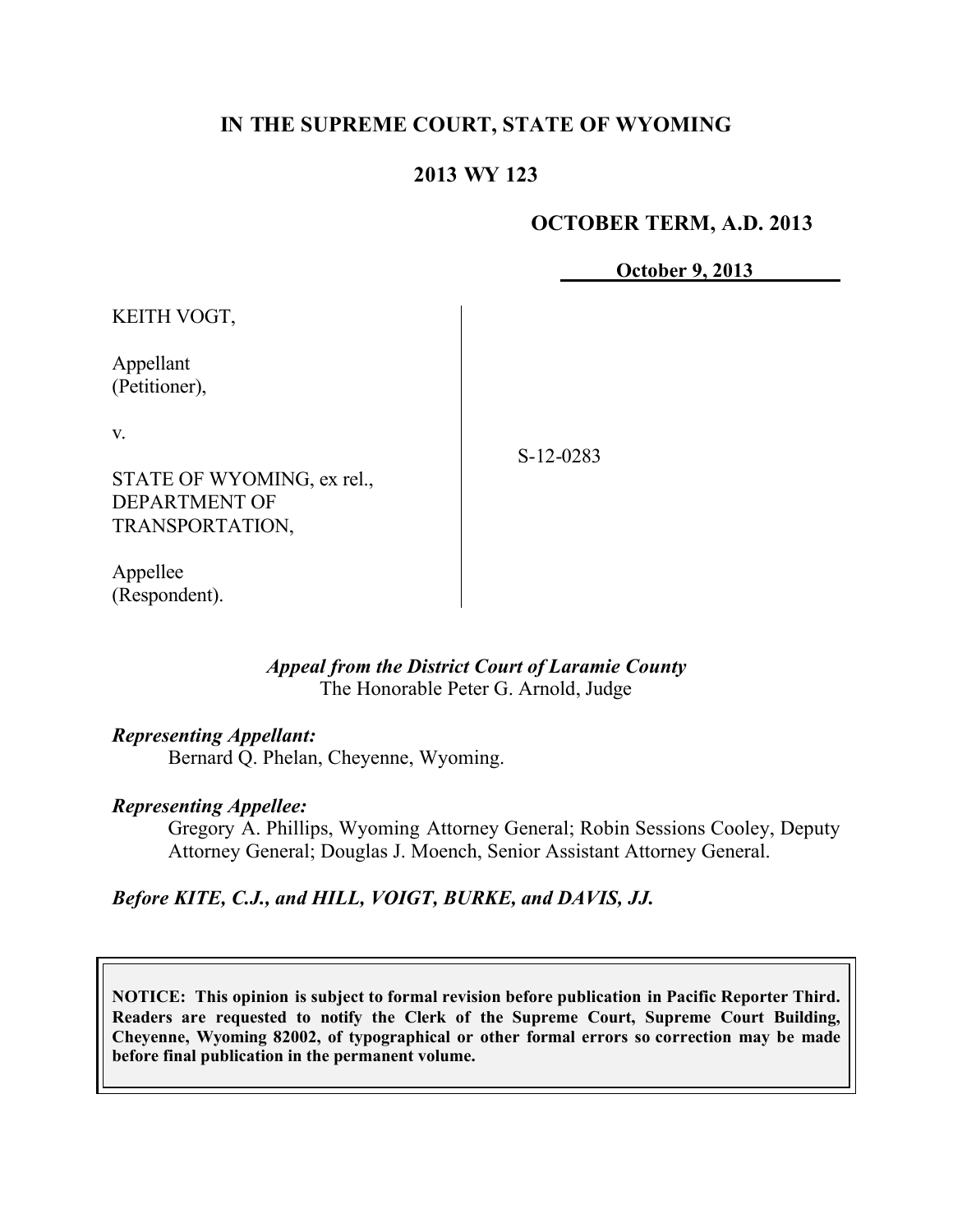### **KITE, Chief Justice.**

[¶1] Keith Vogt was stopped for failing to use his turn signal and subsequently arrested for driving while under the influence of a controlled substance (DUI) in violation of Wyo. Stat. Ann. § 31-5-233(b) (LexisNexis 2009). He refused to submit to chemical testing. The Wyoming Department of Transportation (the State) notified him that his driver's license would be suspended for six months. Mr. Vogt requested a hearing. After the hearing, the Office of Administrative Hearings (OAH) found there was probable cause for the arrest and upheld the suspension. Mr. Vogt appealed the ruling to the district court, which affirmed the OAH decision. He then appealed to this Court, claiming reasonable suspicion did not exist for detaining him beyond the scope of the initial traffic stop and the OAH ruling that probable cause existed to arrest him for DUI is contrary to the overwhelming weight of the evidence. We conclude probable cause did not exist to arrest Mr. Vogt for DUI and reverse the OAH order upholding the driver's license suspension.

#### **ISSUES**

[¶2] The issues for this Court's determination are:

1. Whether reasonable suspicion existed to detain Mr. Vogt for field sobriety tests after he was stopped for a traffic violation;

2. Whether the OAH's determination that probable cause existed to arrest Mr. Vogt for DUI was clearly contrary to the overwhelming weight of the evidence.

#### **FACTS**

[¶3] On July 8, 2010, at 10:17 p.m., Officer T.J. Whitaker of the Cheyenne Police Department observed a vehicle enter an intersection and make a wide right-hand turn without signaling, continue on to a stop sign and make a second turn without signaling.<sup>1</sup> The officer followed the vehicle and turned on his flashing lights. After the vehicle pulled over, the officer approached the driver's side window and asked the occupant, Mr. Vogt, for his driver's license and proof of insurance. The video of the stop shows that Mr. Vogt did not immediately find the correct insurance information for the car he was driving. He produced an expired insurance card and one for another vehicle he owned before producing the correct card.

 $1$  The officer's signed statement indicates Mr. Vogt made two successive turns without signaling. The OAH viewed a video recording of the stop taken by a dashboard camera in the patrol car and found that Mr. Vogt made one turn without signaling and used his signal late on the second turn after moving into the turning lane. From our review of the video, we conclude Mr. Vogt made two turns without signaling and signaled a third turn after moving into the turning lane and stopping at a red light.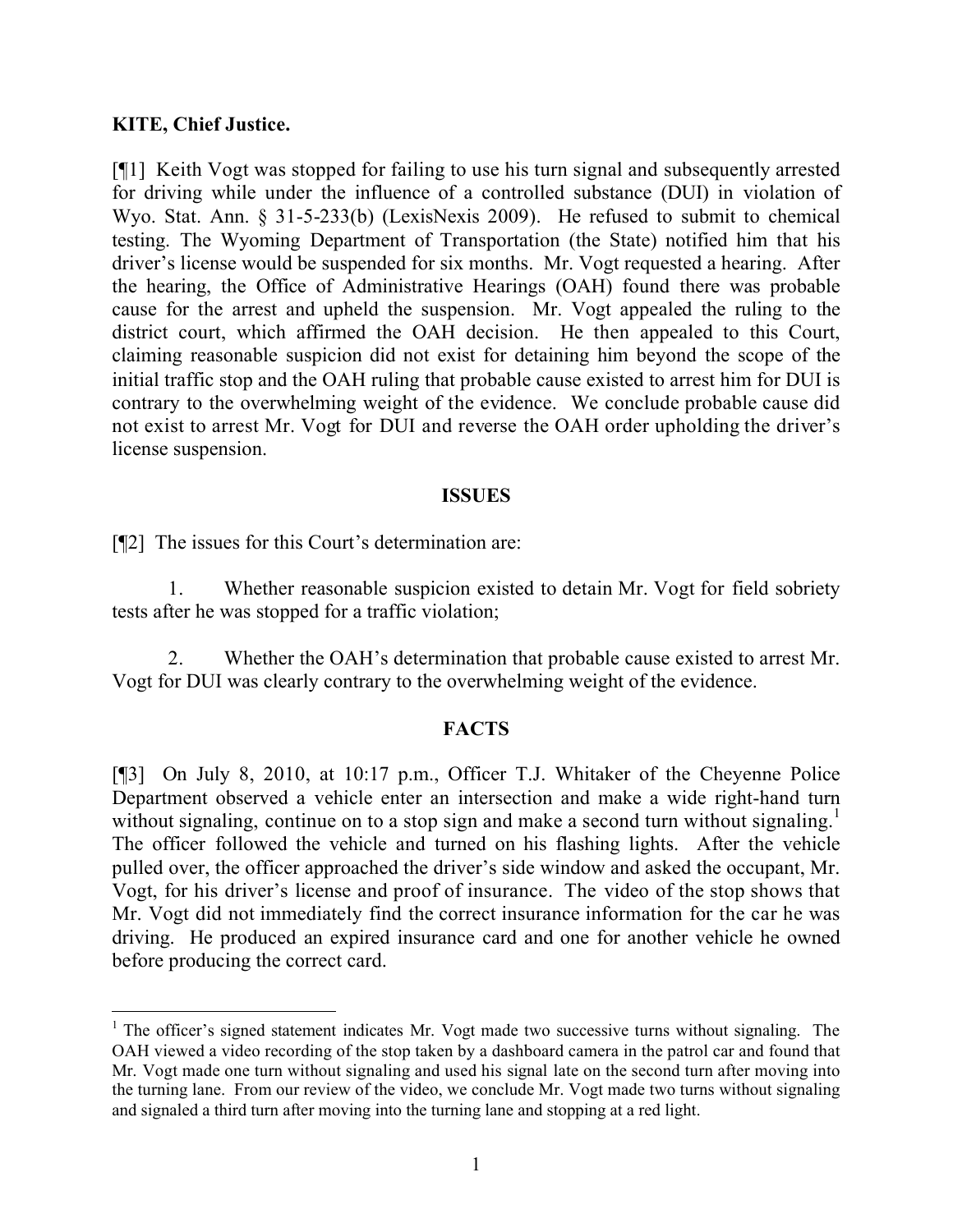[¶4] Officer Whitaker asked him where he was coming from and Mr. Vogt responded that he was looking at some apartments in the area. Upon further questioning Mr. Vogt stated he was looking at apartments on Campbell Avenue and provided his home address. According to Officer Whitaker, Mr. Vogt's hands shook, his voice trembled and he mumbled.

[¶5] Officer Whitaker instructed Mr. Vogt to wait and returned to his patrol car where he called for assistance. Officer Lisa Koeppel<sup>2</sup> arrived and Officer Whitaker returned to Mr. Vogt's vehicle and asked him to get out of the car. Officer Whitaker performed a pat down search of Mr. Vogt. He asked Mr. Vogt if he had been drinking and Mr. Vogt said no. Officer Whitaker asked if he was taking any prescription medications and Mr. Vogt responded, "Uh, not really, no." Officer Whitaker asked Mr. Vogt if he was taking over the counter medication. Mr. Vogt responded that he had taken Prozac. The officer asked if he had any physical disabilities and Mr. Vogt said no. He asked Mr. Vogt what his highest level of education was and Mr. Vogt responded that he had about a year of college.<sup>3</sup> Officer Whitaker then asked Mr. Vogt about the apartments he was looking at on Campbell Avenue. He asked Mr. Vogt why he was moving and Mr. Vogt stated that he was not moving; rather, he was looking at apartments for someone else.<sup>4</sup>

[¶6] Officer Whitaker then asked Mr. Vogt to perform the horizontal gaze nystagmus  $(HGN)$  test.<sup>5</sup> According to the officer's signed statement, Mr. Vogt showed some signs of nystagmus but not others. Officer Whitaker also had Mr. Vogt perform a walk and turn, one leg stand and Romberg test. $6$  The officer concluded Mr. Vogt failed the tests. The video recording then shows Officer Koeppel taking Mr. Vogt's pulse. The results

 $\overline{a}$ <sup>2</sup> Officer Koeppel is a drug recognition expert, meaning she has been trained to conduct examinations of suspected drug-impaired drivers.

<sup>&</sup>lt;sup>3</sup> The police department's booking information sheet lists Mr. Vogt's occupation as "lawyer." This is clearly incorrect given Mr. Vogt's statement that he had completed about a year of college.

<sup>&</sup>lt;sup>4</sup> In his report, Officer Whitaker stated Mr. Vogt changed his story when he said he was looking for an apartment for a friend. Having reviewed the video recording, we conclude Officer Whitaker's statement is not supported by the evidence.

<sup>&</sup>lt;sup>5</sup> The HGN and vertical nystagmus tests are used to assess the eyes' tracking ability. Drug Evaluation and Classification Training, "The Drug Recognition Expert School" Student Manual, U.S. Department of Transportation (1999 Ed.), Session IV, p. 9. Nystagmus, an involuntary jerking that occurs as the eyes gaze to the side or as they look up, is induced by alcohol and certain drugs. Session IV-3. The officer holds a penlight or similar object twelve to fifteen inches in front of the suspect's face and moves it smoothly to the suspect's extreme left and back to the extreme right or vertically while instructing the suspect to follow the motion with his eyes. If the eyes jerk rather than following the object smoothly, it may be an indication of the use of alcohol or certain drugs.

<sup>&</sup>lt;sup>6</sup> Although not listed in his report, Officer Whitaker also had Mr. Vogt recite the alphabet. The video recording shows that Mr. Vogt completed this test satisfactorily.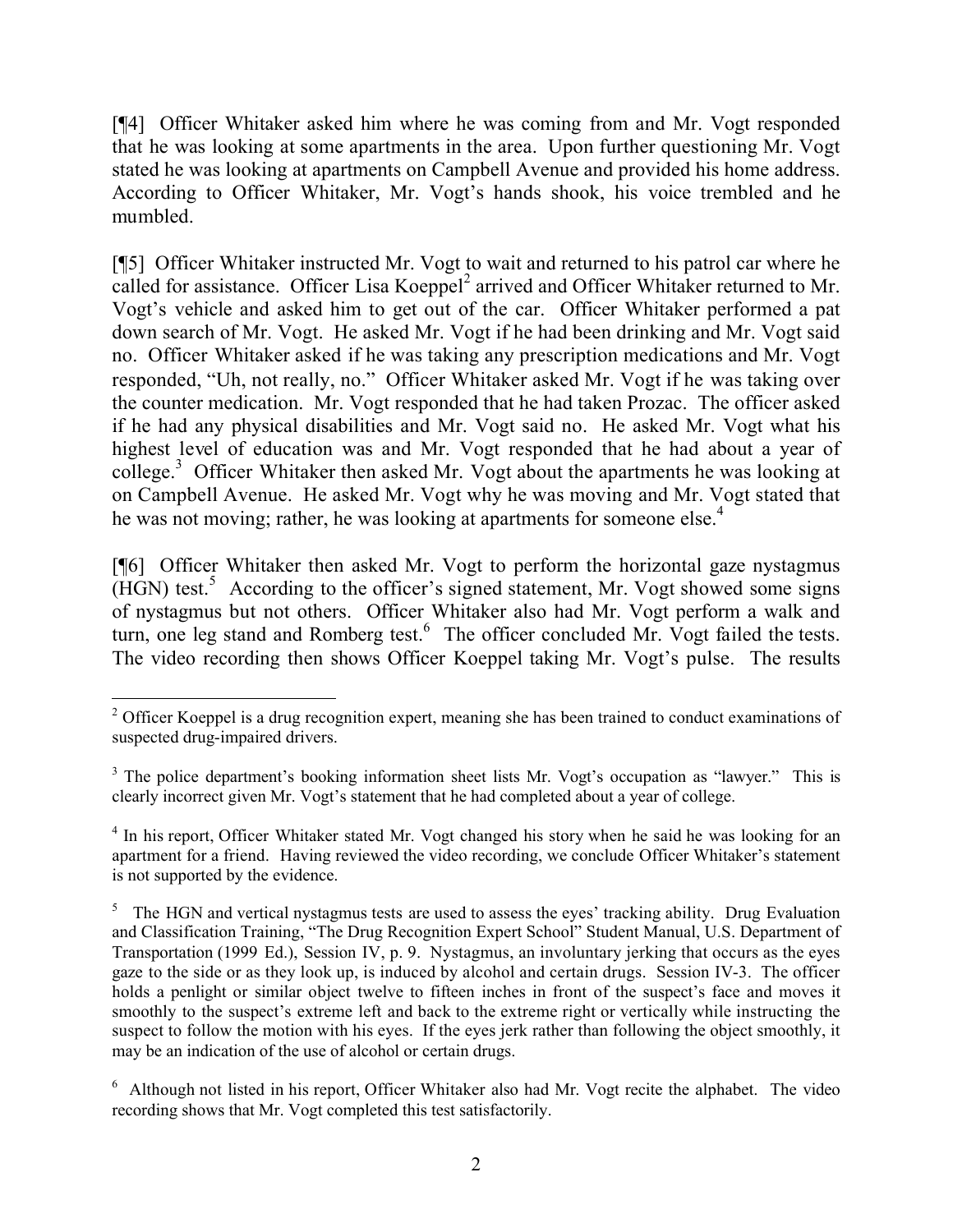are unknown but Officer Koeppel can be seen talking with Mr. Vogt and he can be heard saying he is nervous. Officer Koeppel had Mr. Vogt stare straight ahead while she looked at his eyes with her flashlight. Using her flashlight, she also looked in his mouth and had him swallow. She asked if he was a smoker and he appears to respond, "Sometimes." Again, there is no indication in the report what, if anything, Officer Koeppel may have seen or determined from these actions.

[¶7] At that point, twenty minutes into the stop, Officer Whitaker asked Mr. Vogt if there was anything in his car and if he could take a look. Mr. Vogt said there was nothing in the car and refused permission to search his vehicle. Officer Whitaker called for a drug dog and a portable breath test (PBT). Twenty-two minutes into the stop, while waiting for the drug dog and PBT, Officer Whitaker advised Officer Koeppel within Mr. Vogt's hearing that he had stopped Mr. Vogt for failing to signal, making a wide turn into the center of the street and then failing to signal again at the next turn. He also advised Officer Koeppel there was no indication Mr. Vogt was under the influence of alcohol. He then questioned Mr. Vogt again, asking the name of the friend he was looking at apartments for (Mr. Vogt responded "Rene"); why he was looking this late at night (Mr. Vogt said he wanted to see what the neighborhood was like late at night); whether the apartment was on this or that side of Lincolnway (Mr. Vogt provided the address of the apartment and said it was on that side); and why he was making a right turn on 14<sup>th</sup> Street (Mr. Vogt described turning right onto Campbell and right onto  $14<sup>th</sup>$  Street heading west). Officer Whitaker asked Officer Koeppel what she thought and she motioned toward her mouth. Officer Whitaker asked Mr. Vogt to stick out his tongue and used a flashlight to look in his mouth again.

[¶8] Officer Whitaker returned to his patrol car and began writing a ticket for the traffic violation. Officer Pat Johnston arrived and Officer Whitaker administered the PBT, which showed negative results for alcohol. Officer Johnston had the dog perform an exterior sniff of the vehicle and the dog alerted on the driver's side. The officer let the dog inside the vehicle; it did not alert again. Officers Johnston and Koeppel searched the vehicle and found nothing illegal.

[¶9] Meanwhile, Officer Whitaker had Mr. Vogt stand up against his patrol car while he conducted a more thorough search. He found a receipt in Mr. Vogt's pant pocket. As he unfolded it, he thought he saw something flicker in the headlights and fall to the street. He advised the other officers who came and looked and questioned Mr. Vogt about what he had taken. Again Mr. Vogt said he had taken Prozac. Officer Johnston took the receipt and something Officer Koeppel picked up from the street and apparently field tested them for controlled substances. Officer Koeppel told Officer Whitaker within Mr. Vogt's hearing that the test was positive for crack. A few minutes later, she advised Officer Whitaker that she had lied about the results of the field test. At 11:10 p.m., fifty minutes after the stop, Officer Whitaker placed Mr. Vogt under arrest for DUI and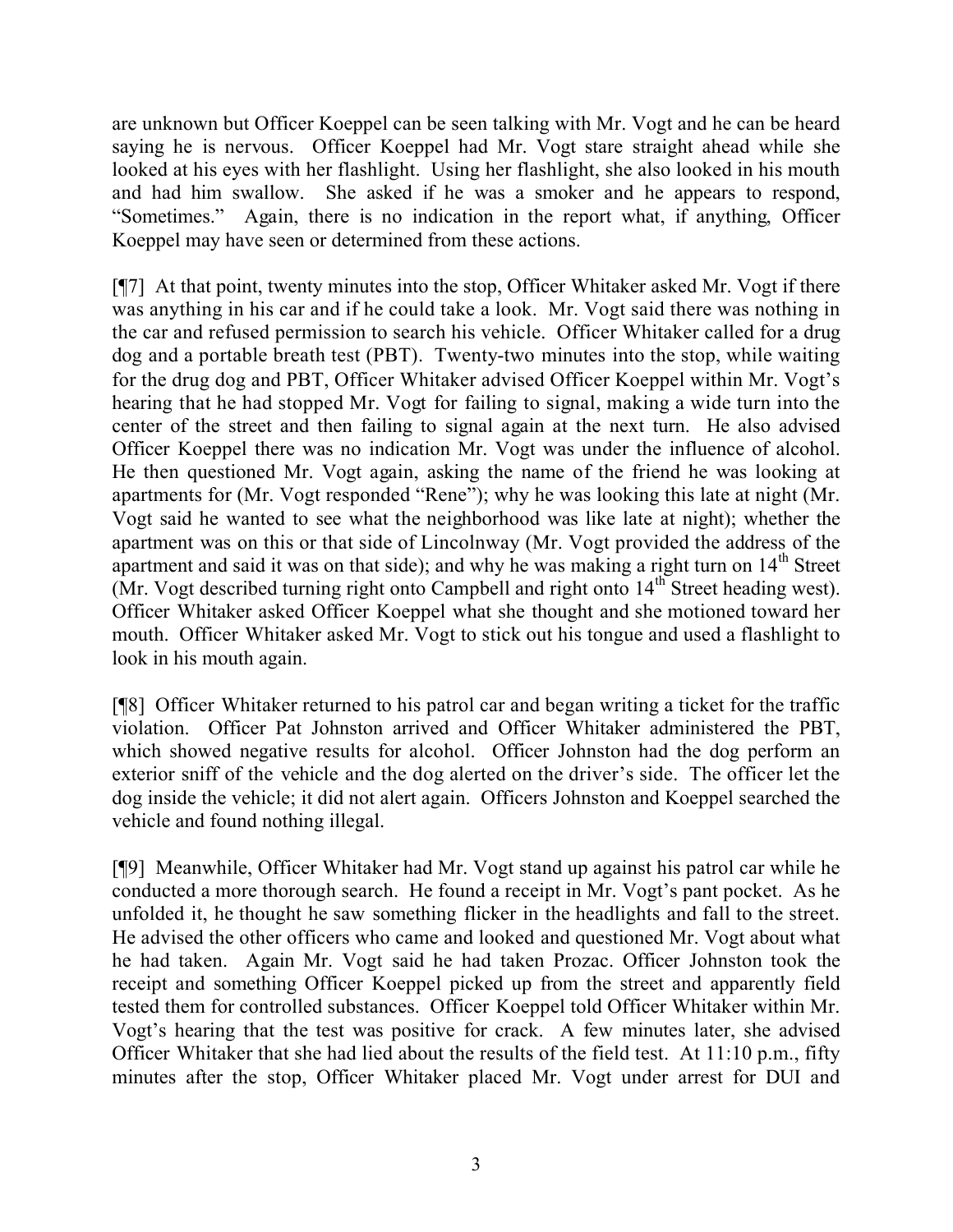advised him of the implied consent law. Mr. Vogt refused to submit to chemical testing and was taken to the police station.

[¶10] The State notified Mr. Vogt that as a result of his arrest and refusal to submit to chemical testing his driver's license would be suspended for six months. Mr. Vogt requested a hearing. A hearing was convened. The State did not appear but submitted the certified record which included among other items Officer Whitaker's signed statement and booking sheet. Mr. Vogt appeared with counsel and testified. Mr. Vogt's case before the agency focused on whether probable cause existed to arrest him for DUI. He did not argue that Officer Whitaker lacked reasonable suspicion to detain him after the traffic stop for the purpose of conducting field sobriety tests. Mr. Vogt testified in some detail about what happened during the stop. He testified that he had consumed no alcohol or controlled substances on the night he was arrested. He testified he had taken Prozac which was prescribed for an anxiety disorder. He further testified that he was nervous and anxious during the traffic stop because he had never before been in a situation like it. After the hearing, the OAH issued an order finding that probable cause existed for the arrest and upholding the suspension of Mr. Vogt's driver's license.

[¶11] Mr. Vogt petitioned for review in the district court. Again, he argued the officer did not have probable cause to arrest him for DUI. The district court affirmed the OAH. Mr. Vogt timely appealed to this Court, claiming for the first time that reasonable suspicion did not exist to detain him for field sobriety tests.

## **STANDARD OF REVIEW**

[¶12] We review administrative rulings in accordance with the following standards:

We review an appeal from a district court's review of an administrative agency's decision as if it had come directly from the administrative agency. *Dale v. S & S Builders, LLC*, 2008 WY 84, ¶ 8, 188 P.3d 554, 557 (Wyo.2008). Our review of an administrative agency's action is governed by Wyo. Stat. Ann.  $\frac{16-3-114(c)(ii)}{LexisNexis 2011}$ , which provides that the reviewing court shall:

(ii) Hold unlawful and set aside agency action, findings and conclusions found to be:

 (A) Arbitrary, capricious, an abuse of discretion or otherwise not in accordance with law;

 (B) Contrary to constitutional right, power, privilege or immunity;

 (C) In excess of statutory jurisdiction, authority or limitations or lacking statutory right;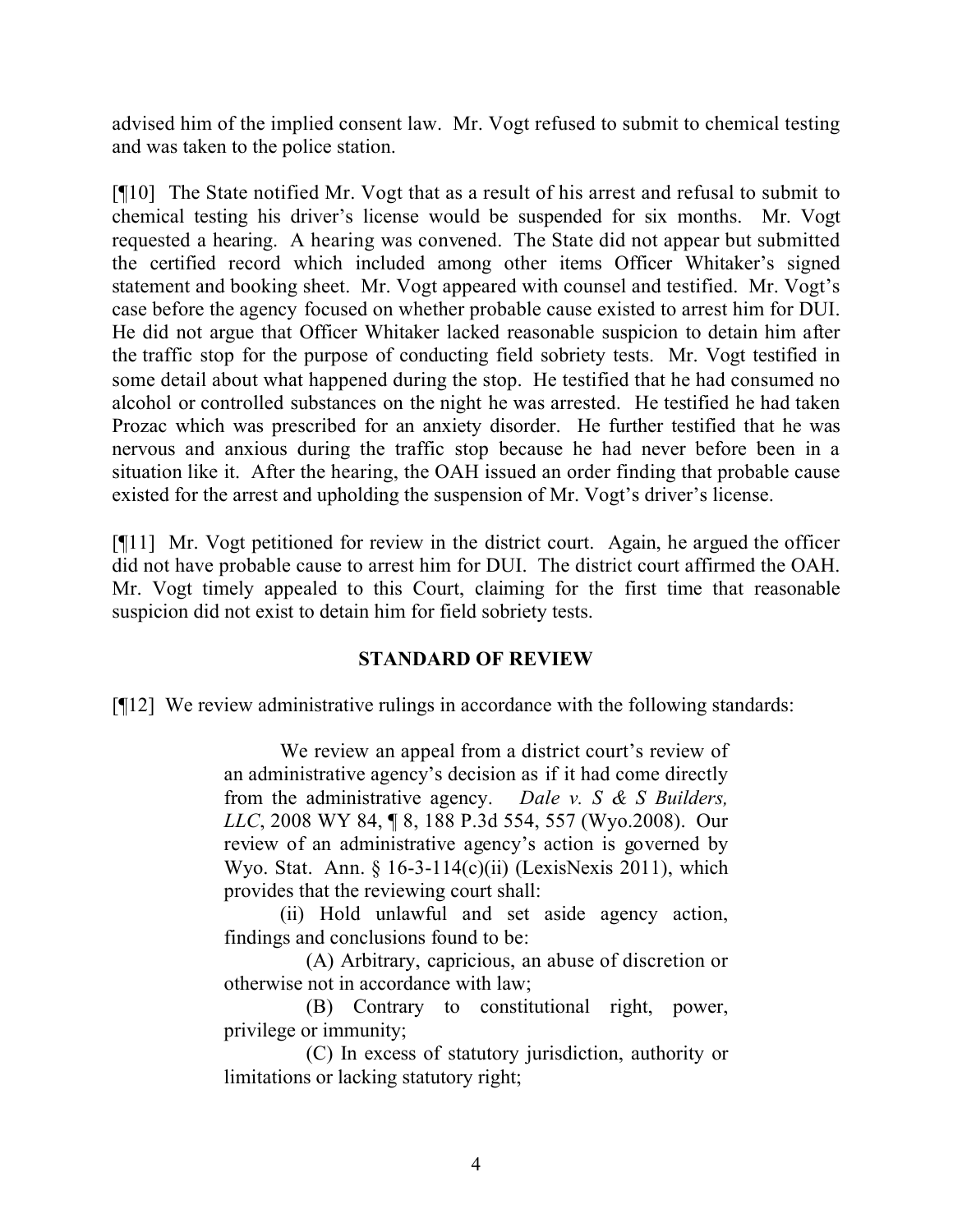(D) Without observance of procedure required by law; or

 (E) Unsupported by substantial evidence in a case reviewed on the record of an agency hearing provided by statute.

In reviewing an agency's factual findings:

[W]e examine the entire record to determine whether there is substantial evidence to support an agency's findings. If the agency's decision is supported by substantial evidence, we cannot properly substitute our judgment for that of the agency and must uphold the findings on appeal. Substantial evidence is relevant evidence which a reasonable mind might accept in support of the agency's conclusions. It is more than a scintilla of evidence.

*Hwang v. State, Dep't of Transp.*, 2011 WY 20, ¶ 9, 247 P.3d 861, 864 (Wyo. 2011).

A traffic stop is a limited investigatory detention and implicates constitutional protections*. Batten v. Wyo. Dep't of Transp. Drivers' License Div.*, 2007 WY 173, ¶ 10, 170 P.3d 1236, 1240 (Wyo. 2007). Whether a violation of constitutional rights occurred is a question of law, which we review *de novo*. *Id*., ¶ 12, 170 P.3d at 1241.

*Tiernan v. State, Dep't of Transp*., 2011 WY 143, ¶ 9, 262 P.3d 561, 564 (Wyo. 2011).

On the question of probable cause, we apply the substantial evidence standard of review to the hearing examiner's factual findings concerning whether the [officer] had probable cause to arrest, but review the constitutionality of the particular seizure de novo. *Batten v. Wyo. Dep't of Transp. Drivers' License Div*., 170 P.3d 1236, 1240 (Wyo.2007).

*Vasco v. State, Dep't of Transp*., 2011 WY 100, ¶ 9, 253 P.3d 515, 517 (Wyo. 2011).

## **DISCUSSION**

[¶13] Mr. Vogt challenges the OAH decision on two bases. First, he argues Officer Whitaker did not have reasonable suspicion to detain him beyond the scope of the traffic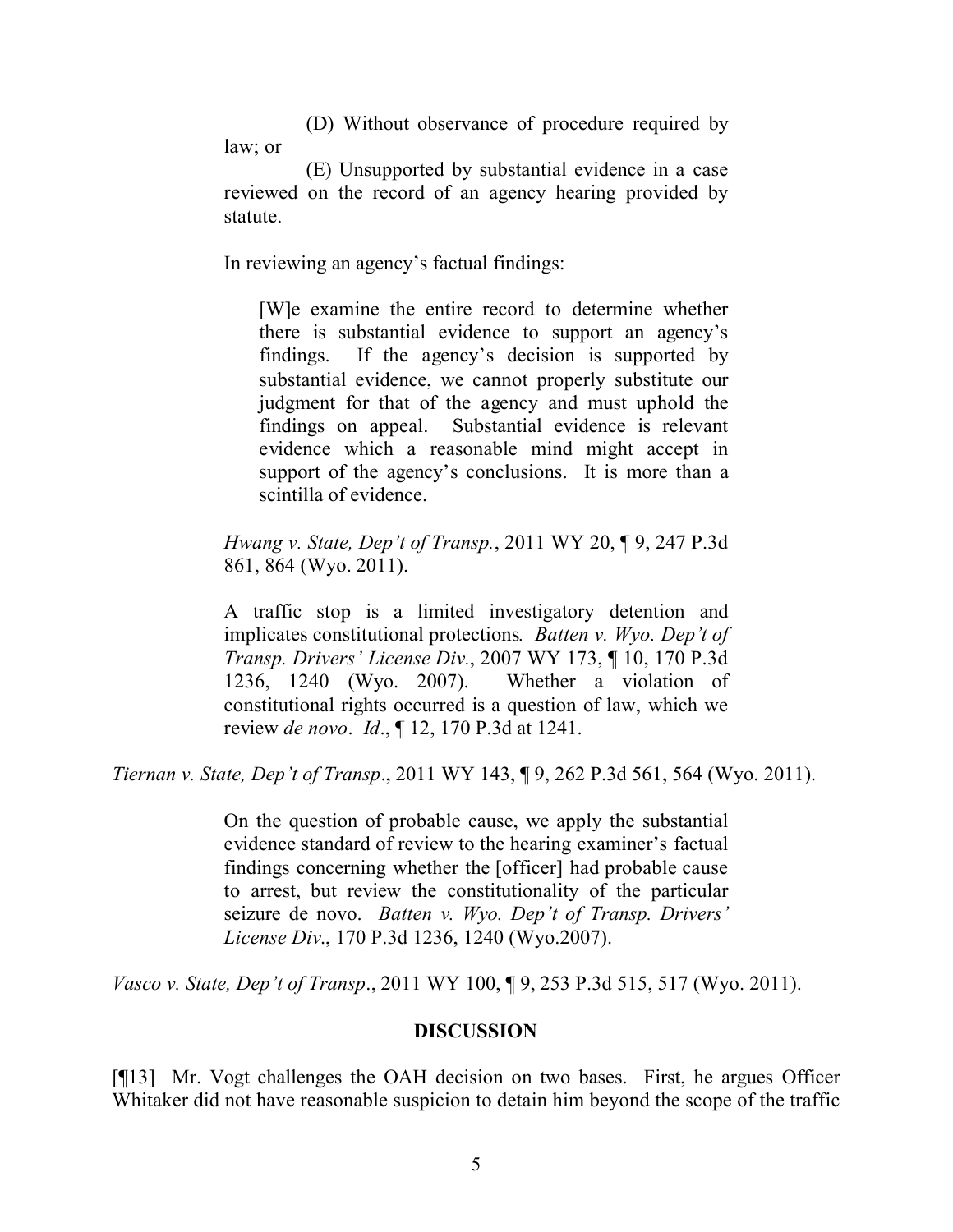stop in order to administer field sobriety tests. Second, he claims the officer did not have probable cause to arrest him for DUI. If either of these arguments is correct, then his arrest was unlawful and the provisions of the implied consent law do not apply to support suspension of his driver's license. *Batten v. Wyo. Dep't of Transp. Drivers' License Div'n*, 2007 WY 173, ¶ 8, 170 P.3d 1236, 1240 (Wyo. 2007). This is so because in addition to proving that probable cause existed to arrest Mr. Vogt for DUI as provided in Wyo. Stat. Ann. § 31-6-103 (LexisNexis 2013), the State was required to show the arrest was lawful under § 31-6-102(a)(i)(A) (LexisNexis 2013). *Batten*, citing *Marshall v. State*, 941 P.2d 42, 44 (Wyo. 1997). *See also Coyler v. State*, 2009 WY 43, ¶ 10 n.2, 203 P.3d 1104, 1111 n.2 (Wyo. 2009). Section 31-6-102 provides in relevant part:

#### **§ 31-6-102. Test to determine alcoholic or controlled substance content of blood; suspension of license.**

(a) If arrested for an offense as defined by W.S. 31-5- 233:

(i) Any person who drives or is in actual physical control of a motor vehicle upon a public street or highway in this state is deemed to have given consent, subject to the provisions of this act, to a chemical test or tests of his blood, breath or urine for the purpose of determining the alcohol concentration or controlled substance content of his blood. *The test or tests shall be:*

*(A) Incidental to a lawful arrest*;

(Emphasis added.) Section 31-6-103 provides:

## **§ 31-6-103. Application for hearing; stay of suspension of license; scope of hearing.**

. . . .

(b) The scope of a hearing for the purposes of this act shall cover the issues of *whether a peace officer had probable cause* to believe the arrested person had been driving or was in actual physical control of a motor vehicle upon a public street or highway in this state in violation of W.S. 31-5- 233(b) or any other law prohibiting driving under the influence as defined by W.S.  $31-5-233(a)(v)$ , whether the person was placed under arrest, or if a test was administered, whether the test results indicated that the person had an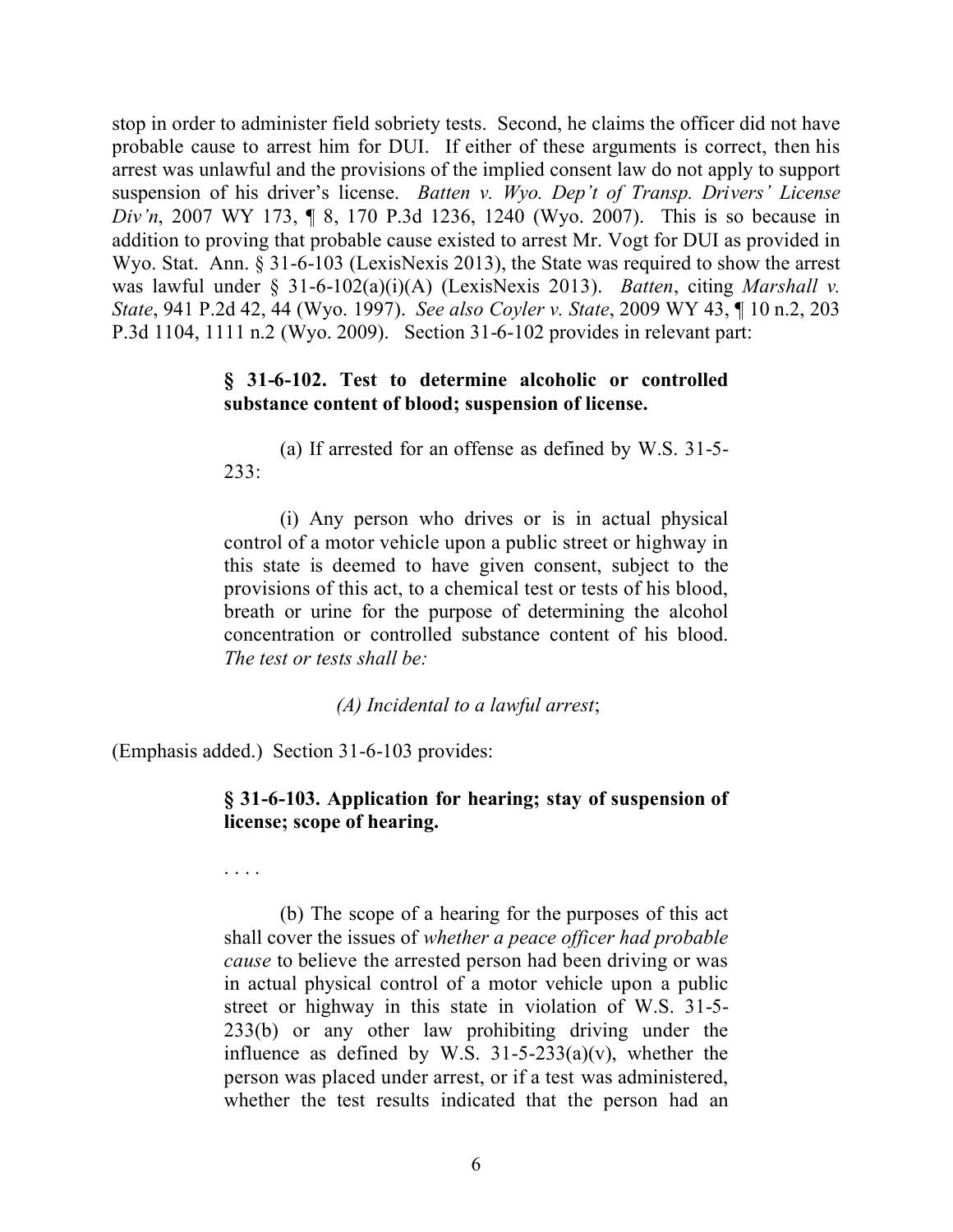alcohol concentration of eight one-hundredths of one percent (0.08%) or more, and whether, except for the persons described in this act who are incapable of cooperating with the administration of the test, he had been given the advisements required by W.S. 31-6-102(a)(ii).

(Emphasis added.)

# *1. Reasonable Suspicion to Detain for Field Sobriety Tests Following Traffic Stop.*

[¶14] Mr. Vogt presents his claim that reasonable suspicion did not exist to detain him after the initial stop for the first time on appeal to this Court.<sup>7</sup> He asserts the evidence the officer claimed to have at the time he detained him was insufficient to give rise to a reasonable suspicion that he was under the influence of alcohol or a controlled substance. He further contends many of Officer Whitaker's observations, which he relied upon in detaining Mr. Vogt, are belied by the video recording.

[¶15] We customarily will not consider issues presented for the first time on appeal. The only exceptions to the rule are when an issue is one of jurisdiction or involves a fundamental right. *Schlesinger v. Woodcock*, 2001 WY 120, ¶ 18, 35 P.3d 1232, 1239 (Wyo. 2001). This Court has recognized that the right to be free from unreasonable searches and seizures is one of the most cherished rights provided by both the federal and state constitutions. *Collins v. State,* 854 P.2d 688, 691 (Wyo. 1993). We, therefore, proceed to address the issue raised.

[¶16] We have said:

The Fourth Amendment protects individuals from unreasonable searches and seizures. U.S. Const. amend. IV. A routine traffic stop constitutes a seizure within the meaning of the Fourth Amendment "even though the purpose of the stop is limited and the resulting detention quite brief." *Damato v. State,* 2003 WY 13, ¶ 9, 64 P.3d 700, 704 (Wyo.2003) (quoting *Delaware v. Prouse,* 440 U.S. 648, 653, 99 S.Ct. 1391, 1396, 59 L.Ed.2d 660 (1979)). Because a traffic stop is more analogous to an investigative detention than a custodial arrest, the reasonableness of such stops [is] analyzed under the two-part test articulated in *Terry v. Ohio*, 392 U.S. 1, 19-20, 88 S.Ct. 1868, 1879, 20 L.Ed.2d 889

 $<sup>7</sup>$  Interestingly, the State in its brief does not argue that this Court should decline to address the argument.</sup> The State simply does not address Mr. Vogt's reasonable suspicion argument.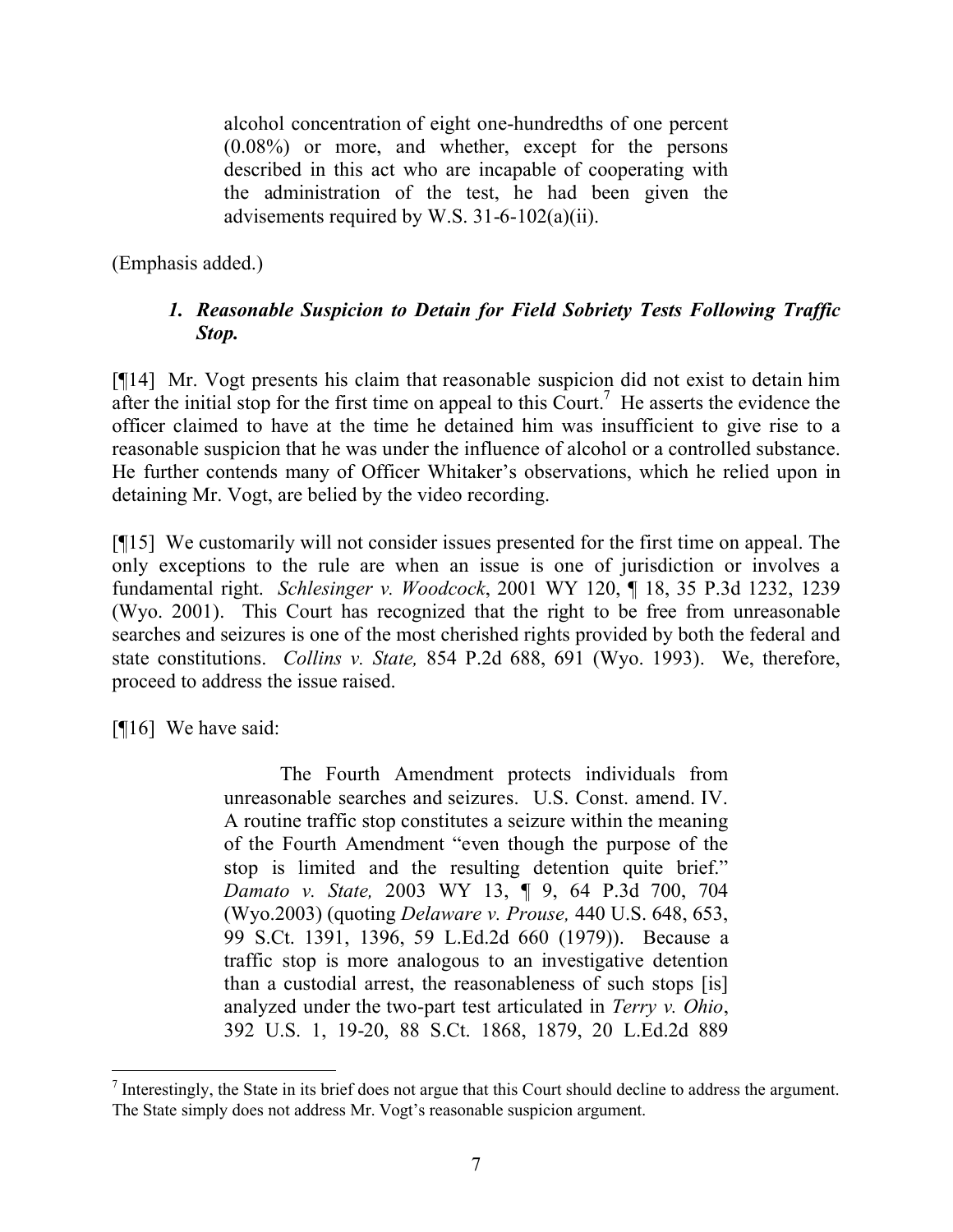(1968): (1) whether the initial stop was justified; and (2) whether the officer's actions during the detention were "reasonably related in scope to the circumstances that justified the interference in the first instance." *Damato*, ¶ 9, 64 P.3d at 705.

*Lovato v. State*, 2010 WY 38, ¶ 12, 228 P.3d 55, 58 (Wyo. 2010), citing *Garvin v. State*, 2007 WY 190, ¶ 13, 172 P.3d 725, 728-29 (Wyo. 2007).

[¶17] Mr. Vogt does not challenge the initial traffic stop. Indeed, Wyoming law is clear that "a law enforcement official's personal observation of a traffic law violation provides probable cause to initiate a traffic stop." *Tiernan*, ¶ 12, 262 P.3d at 565. Here, Officer Whitaker stopped Mr. Vogt after observing his vehicle turn without signaling in violation of Wyoming law.<sup>8</sup> Officer Whitaker's observation is corroborated by the video recording. There is no question probable cause existed for the traffic stop.

[¶18] We turn to the question whether after stopping Mr. Vogt for failing to signal Officer Whitaker had reasonable suspicion to detain him further for the purpose of conducting field sobriety tests. This is a separate issue from probable cause and its resolution depends upon the totality of the circumstances and how those circumstances developed during the encounter. *Id.*; *Dimino v. State*, 2012 WY 131, ¶ 16, 286 P.3d 739, 744 (Wyo. 2012). A law enforcement official must be able to point to specific, articulable facts that, taken together with rational inferences, give rise to an objectively reasonable suspicion that the suspect had committed or was committing a crime. *Tiernan*, ¶ 12, 262 P.3d at 565. In reviewing the totality of the circumstances, we consider common sense and ordinary human experience and defer to a law enforcement officer's ability to distinguish between innocent and suspicious actions. *Dimino*, ¶ 16, 286 P.3d at 744, citing *Damato v. State*, 2003 WY 13, ¶ 16, 64 P.3d 700, 707 (Wyo. 2003).

[¶19] In the instant case, at the time Officer Whitaker detained Mr. Vogt for reasons beyond the scope of the traffic violation, he had seen Mr. Vogt fail to use his turn signal, make a wide turn into the center of the street and then fail to use his turn signal again after stopping at a stop sign. When asked to produce his driver's license and proof of insurance, Mr. Vogt fumbled with and handed Officer Whitaker insurance cards that had expired or were for another vehicle before finding the current one for the vehicle he was driving. Upon questioning Mr. Vogt, Officer Whitaker observed that he mumbled; he was shaky; he could not give clear or concise answers to questions; he had a difficult time focusing; and his voice trembled. On the basis of these observations and conclusions, Officer Whitaker suspected Mr. Vogt was under the influence of alcohol or a controlled substance and detained him for the purpose of conducting field sobriety tests.

 $\overline{a}$ <sup>8</sup> Section 31-5-217 (LexisNexis 2013) prohibits turning a vehicle without signaling.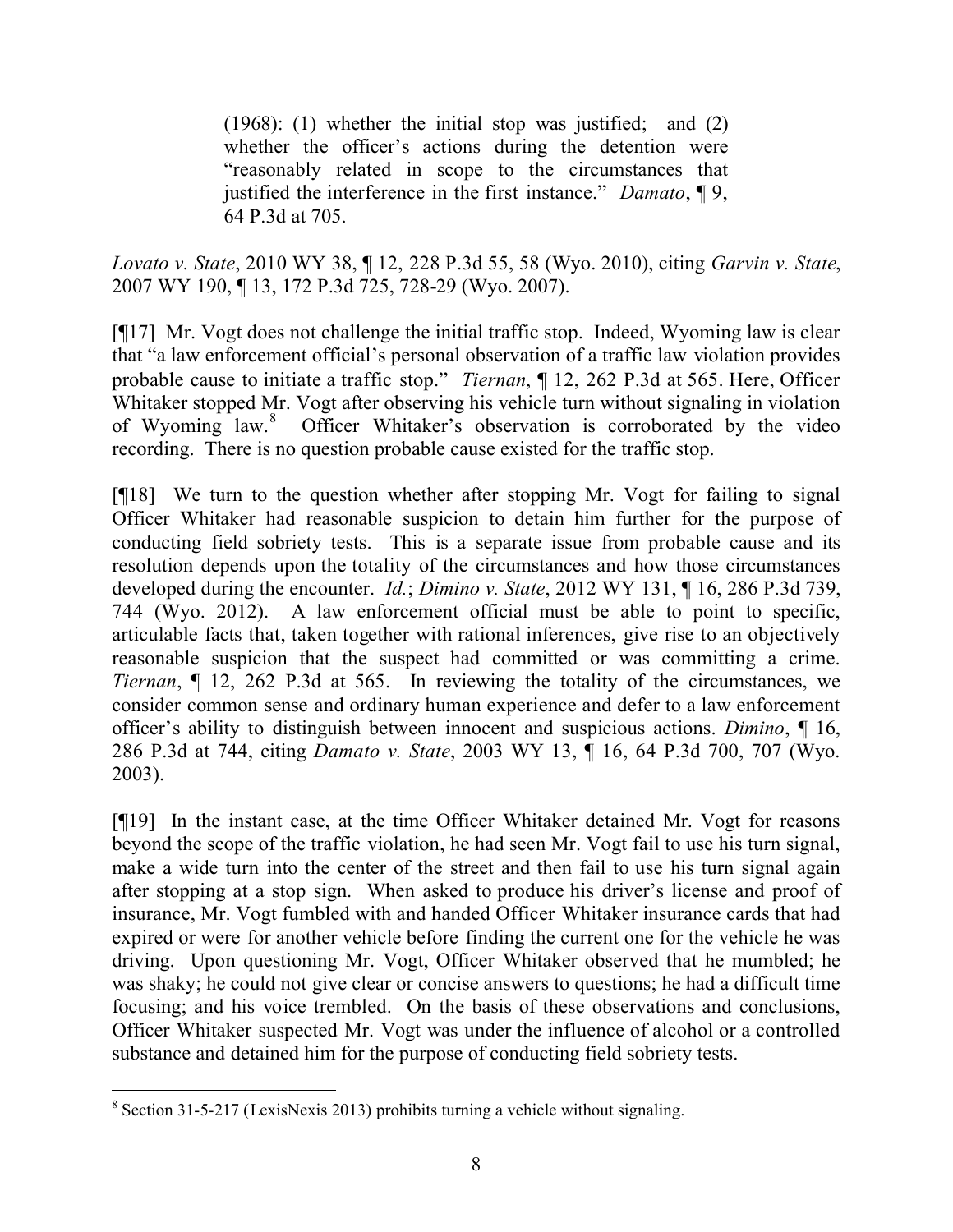[¶20] In *Batten,* ¶ 13, 170 P.3d at 1241, we held that a state trooper had reasonable suspicion justifying extending a traffic stop where the driver smelled moderately of alcohol, admitted he had just left a bar where he had consumed one drink, could not locate the proof of insurance for the vehicle when the trooper requested it, and was driving a vehicle late at night with knowledge that it had a broken headlight. The present case differs from *Batten* in that no evidence exists that Mr. Vogt smelled of alcohol and Officer Whitaker did not ask him whether he had been drinking before deciding to conduct field sobriety tests. Nevertheless, from the totality of the circumstances, we conclude sufficient specific, articulable facts, taken together with rational inferences, gave rise to an objectively reasonable suspicion that Mr. Vogt was under the influence of alcohol or a controlled substance.

[¶21] The video confirms that Mr. Vogt failed to signal two turns at night on dark city streets. On the first turn he swung into the center of the street. When asked to produce proof of insurance for the vehicle he was driving, he fumbled with insurance cards and produced an expired insurance card and a card for a different vehicle apparently without knowing it until the officer pointed it out. According to the officer, his speech was mumbled, his voice trembled, he was shaky, he could not give clear or concise answers to questions, and he had a difficult time focusing on what he was being asked and requested to do. Considering common sense and ordinary human experience and deferring to Officer Whitaker's ability to distinguish between innocent and suspicious actions, we conclude reasonable suspicion existed to detain Mr. Vogt beyond the scope of the traffic stop for the purpose of conducting field sobriety tests.

## *2. Probable Cause to Arrest for DUI.*

[¶22] The OAH's conclusion that probable cause existed to arrest Mr. Vogt for DUI was based on the following factual findings: Officer Whitaker had observed Mr. Vogt's vehicle make two turns without properly signaling; Mr. Vogt appeared to have trouble focusing on simple questions; Mr. Vogt's hands shook, his voice trembled and his speech was mumbled; Mr. Vogt changed his story about where he had been and could not provide the name of the street where the apartments he was looking at were located; Mr. Vogt's eyes jerked on the HGN test; Mr. Vogt could not adequately perform the walk and turn, one leg stand or Romberg test; Mr. Vogt exhibited tremors; a portable breath test showed negative results for alcohol; and the drug dog alerted to Mr. Vogt's vehicle although no drugs were found. While noting that one or two of these findings could be explained by other reasons, the OAH concluded together they provided probable cause to believe Mr. Vogt was driving while under the influence of an illegal substance.

[¶23] Mr. Vogt asserts the OAH conclusion is contrary to the overwhelming weight of the evidence. He argues his failure to use a turn signal gave the officer probable cause to stop him for a traffic violation but was not evidence of DUI. He claims the video tape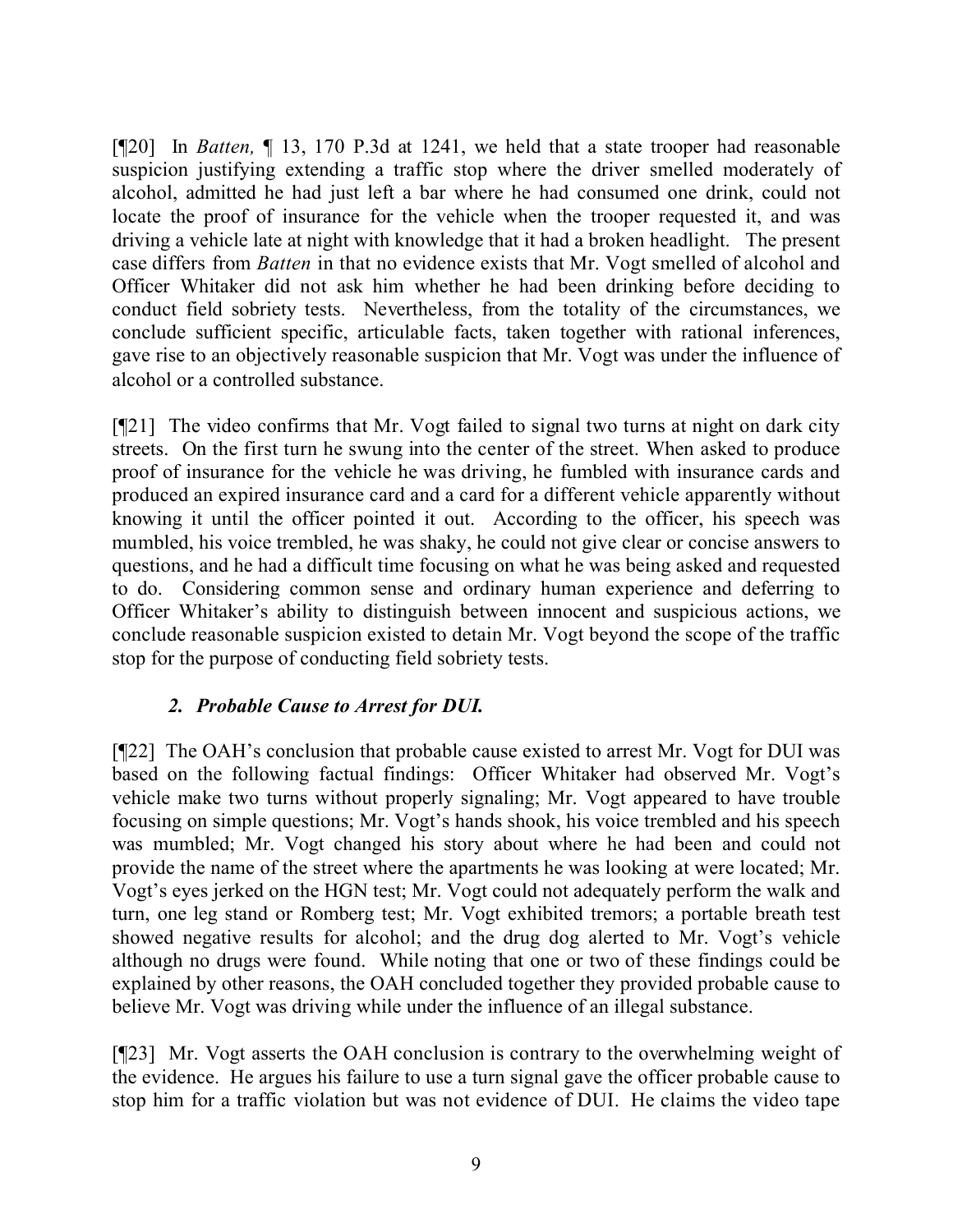recording does not substantiate the finding that he had difficulty focusing on questions or that his speech was mumbled, his voice trembled and his hands shook. He asserts the video demonstrates that he did not change his story and did provide the name of the street where the apartments were located. He contends the results of the HGN test did not indicate intoxication because, as reflected in the officer's signed statement, "his eyes pursu[ed] smoothly at times" and "he did not have distinct and sustained nystagmus at max[imum] deviation and no onset prior to 45 degrees." He disputes that he failed to adequately perform the other tests, and asserts that to the extent he was off balance when performing them it was because the sidewalk was slanted, he was anxious and Officer Whitaker's instructions were less than clear. He contends the video does not show that he had tremors and, to the extent he may have been shakey, it was due to his anxiety. He argues the drug dog's alert is evidence of nothing given that no drugs were found. He also points out that Officer Whitaker searched him twice and found nothing illegal.

[¶24] "Probable cause for a warrantless arrest exists when, under the totality of the circumstances, a prudent, reasonable, and cautious peace officer would be led to believe that a crime has been or is being committed and that the individual arrested is the perpetrator." *Batten*, ¶ 16, 170 P.3d at 1242, quoting *Keene v. Town of Torrington*, 834 P.2d 112, 116 (Wyo. 1992). The totality of the circumstances in this case showed that Mr. Vogt:

- did not use his turn signal when making two turns on two lane streets with virtually no traffic, turned wide into the center of the street after the first turn, signaled a third turn after stopping at a red light on a busy four lane street and signaled again when turning off the busy street to pull over in response to the patrol car's flashing lights.
- produced his driver's license but had at least three insurance cards in his vehicle and had difficulty in the dark with only the aid of the officer's flashlight finding the current one for the vehicle he was driving;
- was nervous;
- spoke quietly and hesitantly in some instances but answered other questions clearly and definitively;
- did not have distinct and sustained nystagmus;
- clearly and correctly recited the alphabet;
- wobbled some when asked to stand on one leg while holding the opposite foot off the ground;